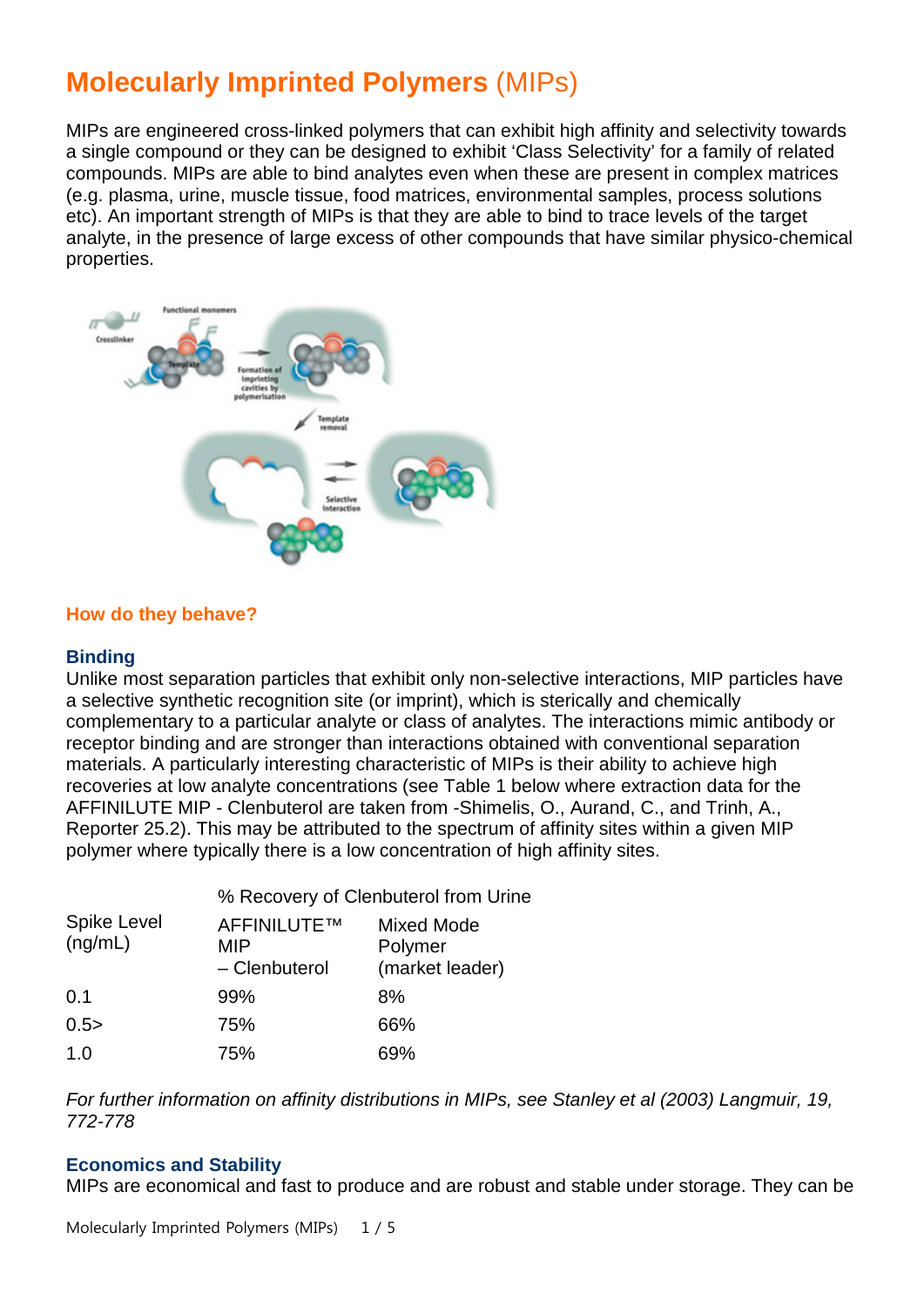used at elevated temperatures, in organic solvents and at extreme pH values. They also display a higher sample load capacity for small molecules than is typical for immuno-affinity based sorbents. This results in higher recoveries for analytical applications and suitability of using the sorbents for semi-preparative or preparative scale separations.

## **Material Design**

In trace analysis applications, the level of compounds that may leach out from the MIP are extremely low, due to efficient washing procedures and do not interfere with the quantification of the target analyte. Template molecules used are usually analogs that differ sufficiently from the target analytes to avoid co-elution problems. Typically, any leachable compound from the MIP preparation is removed (around 99 %) and is normally not detected during analysis. Biotage has extensive experience in designing the polymer components, that include specialized monomers and optimized templates which may be isosteric or isoelectronic analogues of the desired analytes. Our 'Rule of six' for analytical applications has been developed after many years of experience (see below).

#### **The Analyte**

MIPs can be routinely prepared for a variety of low-molecular weight compounds, with molecular weights up to about 3000 Da. Larger target analytes can also be targeted, such as peptides, carbohydrates and proteins by making use of accessible epitopes.

#### **The MIP 'Rule of Six'**

- Never use the analyte as a template unless there is absolutely no alternative
- Make rational choices about which regions of an analyte are likely to command the best types of interaction in a low dielectric medium (organic solvent) and then incorporate these elements in an analog of the analyte molecule
- Select monomers that are likely to form strong interactions in the chosen solvent (e.g., Brönsted acids or bases/H-donors or acceptors/nonpolar groups, etc.) - this will increase capacity and influence homogeneity of the binding cavities
- Choose templates and monomers that will be soluble in the porogenic solvent to be used in the polymerization - this may seem obvious but it sometimes requires carrying out solubility tests
- Ensure as far as possible that the template-monomer mixture is stable and does not undergo side reactions under the polymerization conditions
- Consider the nature of the matrix from which the analyte will eventually be extracted when selecting the cross-linking monomer - a range of di- or tri-unsaturated cross-linking monomers (e.g., vinylic, acrylic, methacrylic, acrylamide, etc.) with varying chemistries are available to create the porous organic network material.

## **Methodology**

#### **High Performance Molecular Imprinting**

Thin-layer MIPs give higher surface areas and improved mass transfer.

With its new proprietary technology known as 'Grafting', in which MIPs are directed to the surface of porous silica particles, Biotage can produce solid phase materials that have large surface areas (up to 1000m2 per gram) and improved mass transfer properties. This is particularly important where separation of similar molecules (eg enantiomers) is required or fast kinetic resolution is desirable.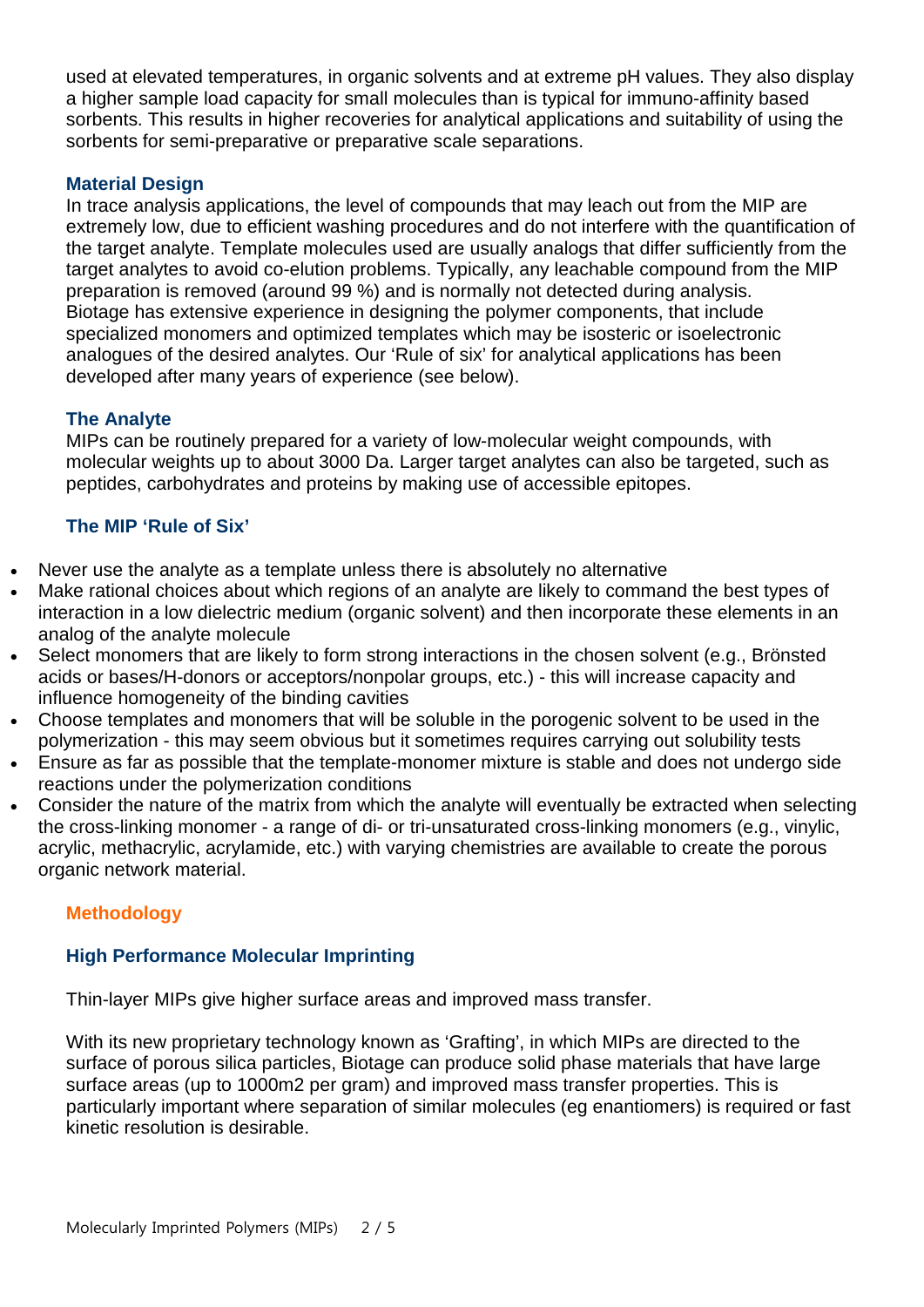

# **Surface Imprinted MIPs are suitable for larger molecules**

Biotage holds patents in the area of hierarchical imprinting, where the template is immobilized onto a support material during polymerization, whereafter the support is removed. The thereby polymers obtained now have binding sites that are highly accessible to molecules that are much larger than the imprinted template. This is particularly relevant to epitope imprinting of proteins and similar applications. As depicted in the figure, a fragment of the target is sufficient to form a specific cavity into which the whole molecule (eg. protein or peptide) can than bind.

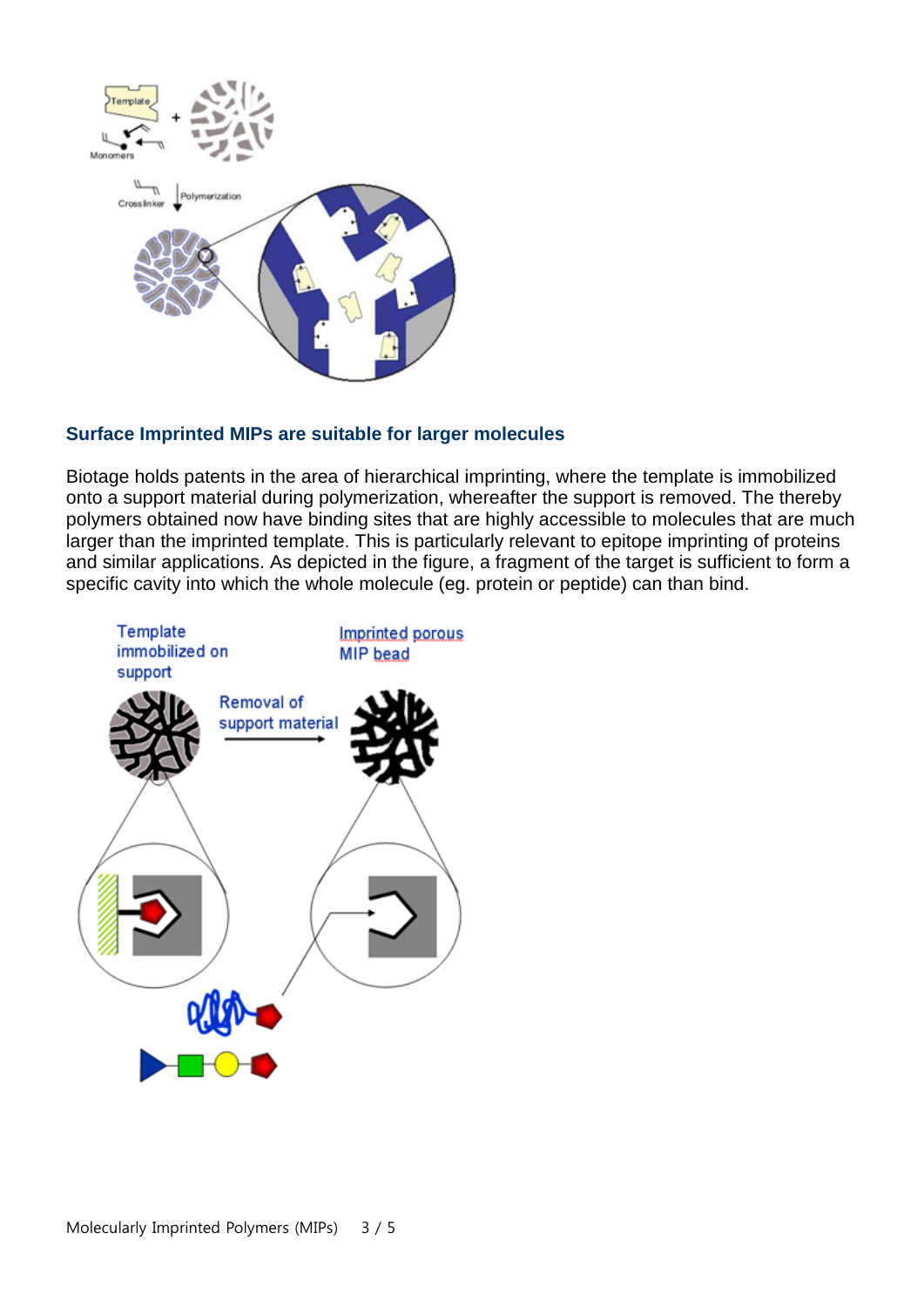# **Grafting**



Micrograph of naked silica particles



Micrograph of silica particles coated with a grafted MIP



**SEM picture of imprinted** porous MIP beads

# **Applications**

# **Analytical scale**

Solid-phase extraction (SPE) for trace analysis from complex matrices.

AFFINILUTE MIP products, developed and produced by Biotage are currently available for specific analysis of chloramphenicol, tobacco specific nitrosamine derivatives, NNAL, triazines, clenbuterol, ß-agonists and ß-blockers. These products serve control, analytical or contract research laboratories operating in the following sectors:

- Pharma
- Food & beverage
- Forensic
- Doping control
- Health
- Veterinary
- Environmental

## **Process Scale**

Biotage's process materials can be engineered for a large variety of molecules including:

- Small molecules
- Chiral compounds
- Proteins (via epitope imprinting)
- Peptides
- Carbohydrates

Selectivity towards one specific molecule or a class of related molecules can be designed into the MIP phase.

Example of application areas:

- Pharmaceuticals
- Foods
- Chemicals
- Consumer products
- Environmental clean-up

Biotage process materials introduce selectivity into the separation/extraction process. It is possible to extract unwanted chemical compounds from complex mixtures, leading to a significantly increased productivity by decreasing the number of purification cycles which in turn leads to a more cost efficient process.